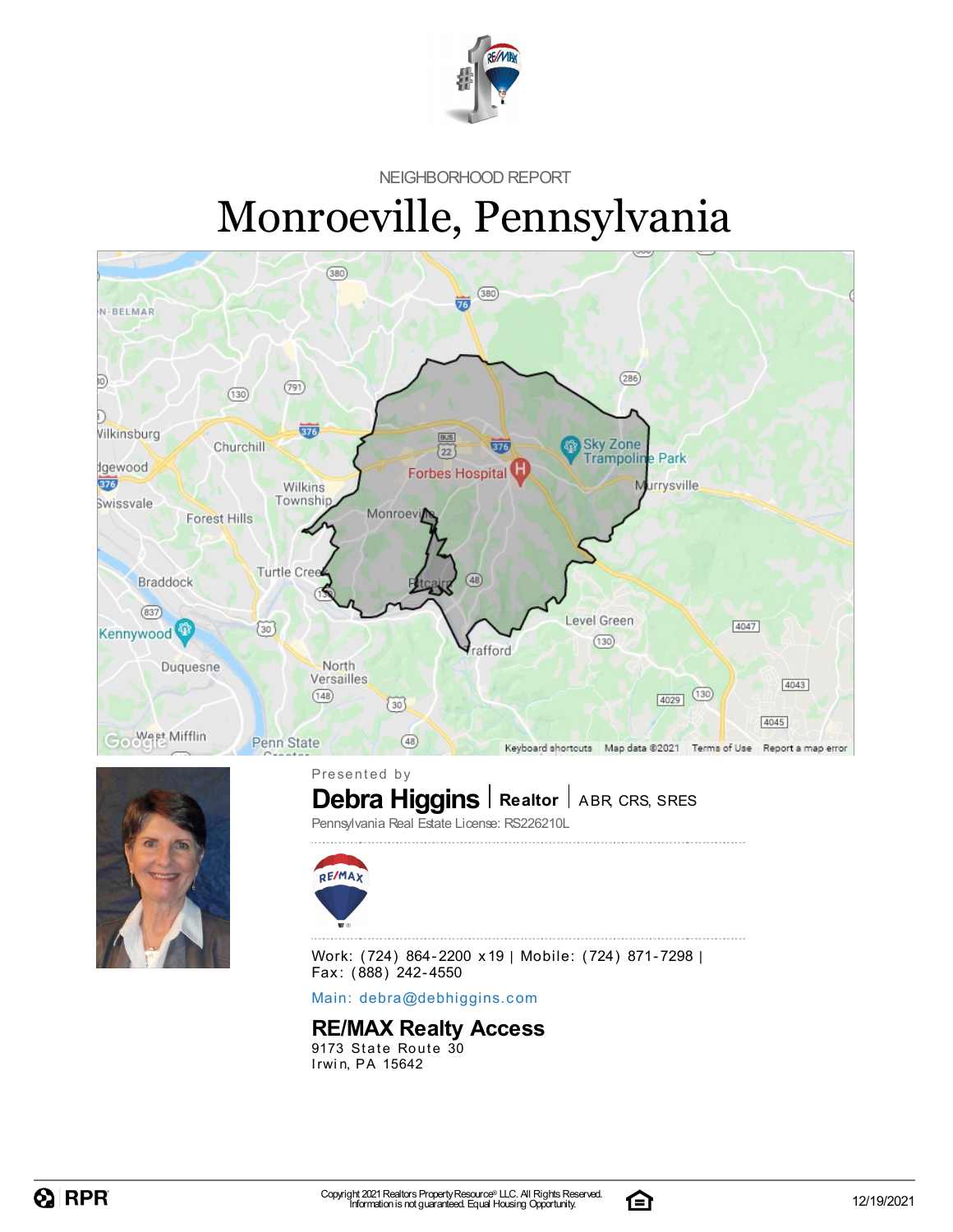

## Neighborhood: Housing Stats and Charts

|                                                         | <b>Monroeville</b> | <b>Allegheny County</b> | <b>Pennsylvania</b> | <b>USA</b> |
|---------------------------------------------------------|--------------------|-------------------------|---------------------|------------|
| <b>Median Estimated Home Value</b>                      | \$203K             | \$232K                  | \$269K              | \$298K     |
| <b>Estimated Home Value 12-Month Change</b>             | $+15.5\%$          | $+8.7\%$                | $+9.2\%$            | +16.5%     |
| <b>Median List Price</b>                                | \$210K             | \$229K                  | \$240K              | \$144K     |
| <b>List Price 1-Month Change</b>                        | $+5%$              |                         | $-2%$               | $-4.3%$    |
| List Price 12-Month Change                              | $+14.1\%$          |                         | $+5.7\%$            | $+4%$      |
| <b>Median Home Age</b>                                  | 57                 | 70                      | 52                  | 41         |
| Own                                                     | 68%                | 64%                     | 69%                 | 64%        |
| Rent                                                    | 32%                | 36%                     | 31%                 | 36%        |
| \$ Value of All Buildings for which Permits Were Issued |                    | \$469M                  | \$5.08B             | \$307B     |
| % Change in Permits for All Buildings                   |                    | $+20%$                  | $+7%$               | $+13%$     |
| % Change in \$ Value for All Buildings                  |                    | $+11%$                  | $+9\%$              | $+10%$     |

#### Median Sales Price vs. Sales Volume

Thischart comparesthe price trend and salesvolume for homesin an area. Home pricestypically followsales volume, with a time lag, since sales activity is the driver behind price movements.

Data Source: Public recordsand listings data

Update Frequency: Monthly

Median Sales Price Public Records Median Sales Price Listings Sales Volume

Public Records Sales Volume

Listings



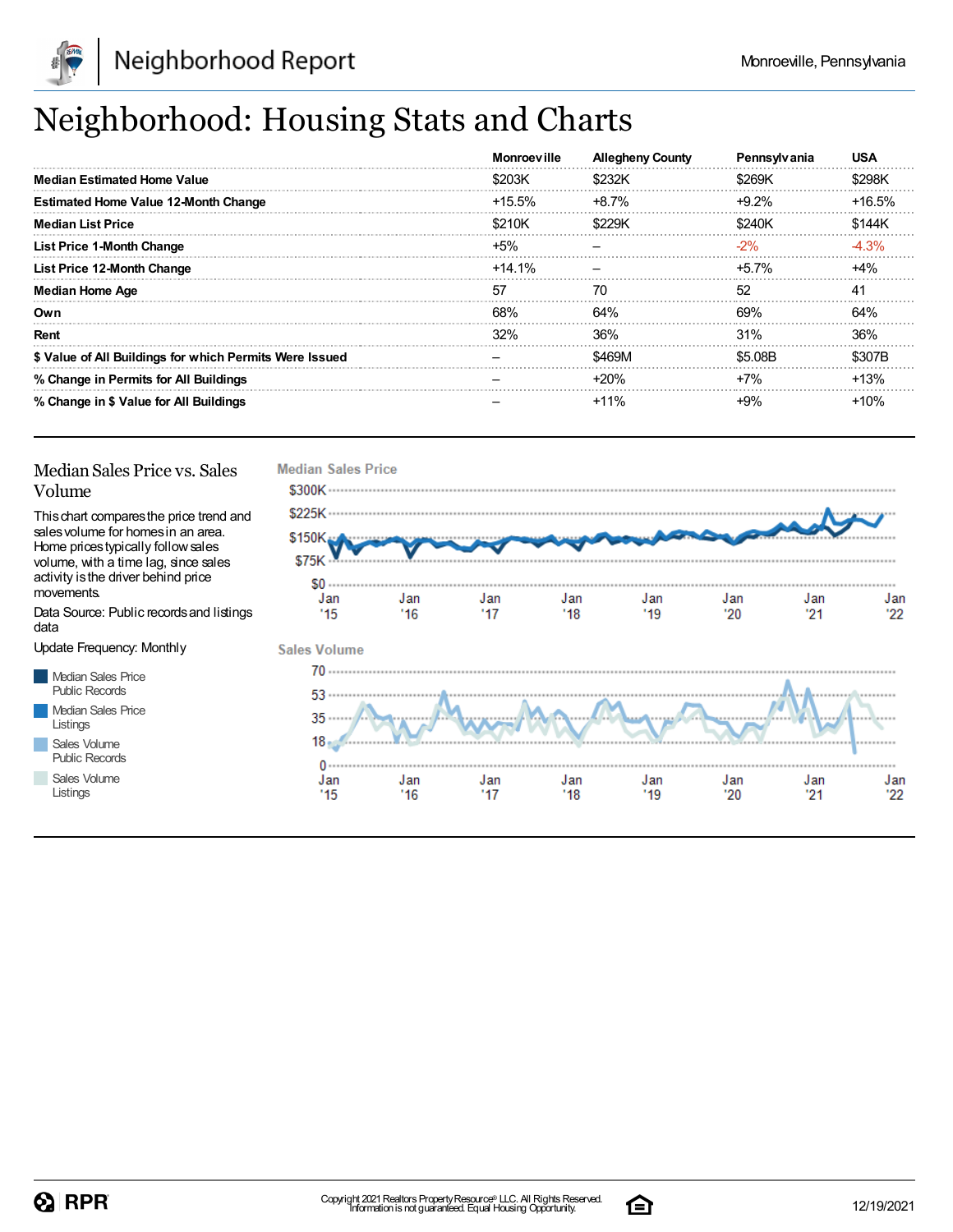

#### Median Listing Price vs. Listing Volume

Thischart comparesthe listing price and listing volume for homesin an area. Listing prices often follow listing volume, with a time lag, because supply can drive price movements.

Data Source: On- and off-market listings sources

Update Frequency: Monthly

**Median List Price** Listing Volume



#### Price Range of Homes Sold

Thischart showsthe distribution of homes reported sold in the past six monthswithin different price rangesin the area of your search. The amount shown for the subject property issold data where available, or the property's estimated value when salesdata are unavailable (such asa non-disclosure state) or provided in range format.

Data Source: Public records data Update Frequency: Monthly

Sales Count By Price Range

#### Price per Square Foot of Homes Sold

Thischart showsthe distribution of homes reported sold in the past six monthsat different pricesper square foot (living area sourced from public records).

Data Source: Public records data

Update Frequency: Monthly

Sales Count By Price Per Sq Ft





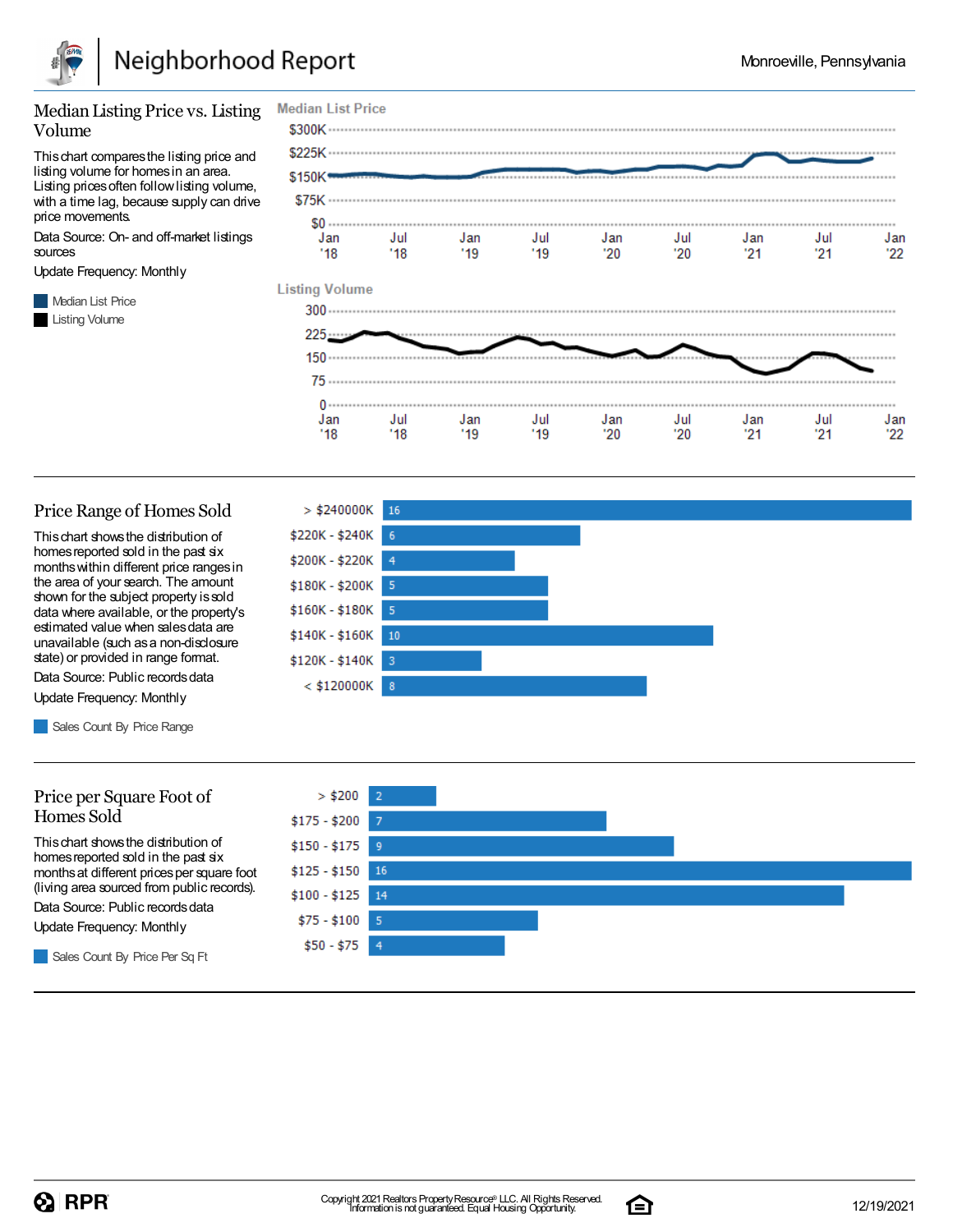

### Neighborhood Report





#### Number of Bedroomsin Homes Sold

Thischart showsthe distribution of homes reported sold in the past six months, according to the number of bedrooms, in the area of your search.

Data Source: Public records data Update Frequency: Monthly

**Sales Count by Bedroom** 



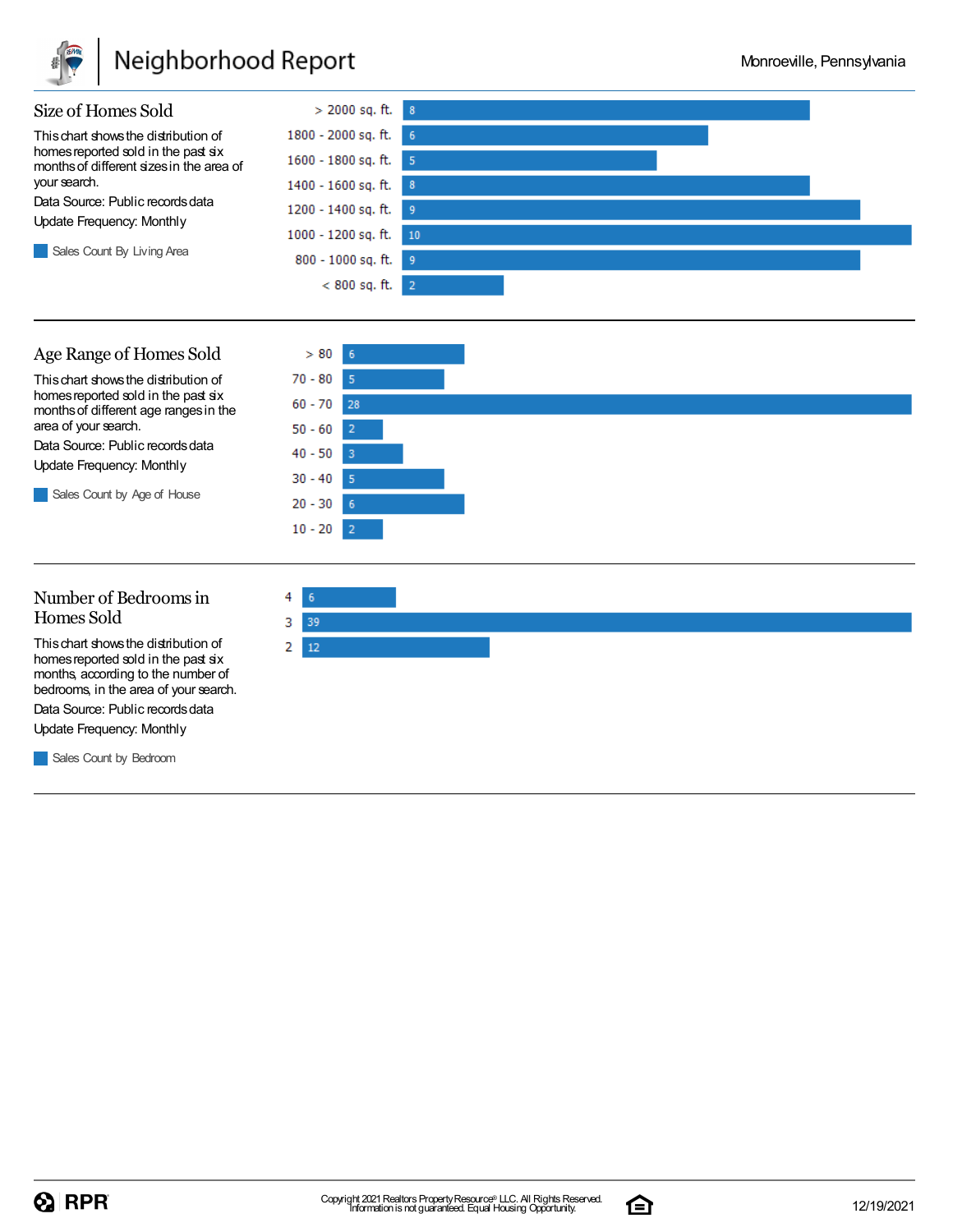

## Neighborhood: People Stats and Charts

|                               |          |        |             | USA  |
|-------------------------------|----------|--------|-------------|------|
|                               |          | 22M    | 12.8M       | 325M |
| <b>tion Density per Sq Mi</b> |          | 67K    | 286         |      |
| tion Change since 2010        | $-1.5\%$ | $.3\%$ | <b>+34%</b> | 7%   |
|                               |          |        |             | 38   |
| Male / Female Ratio           |          |        |             | 49%  |

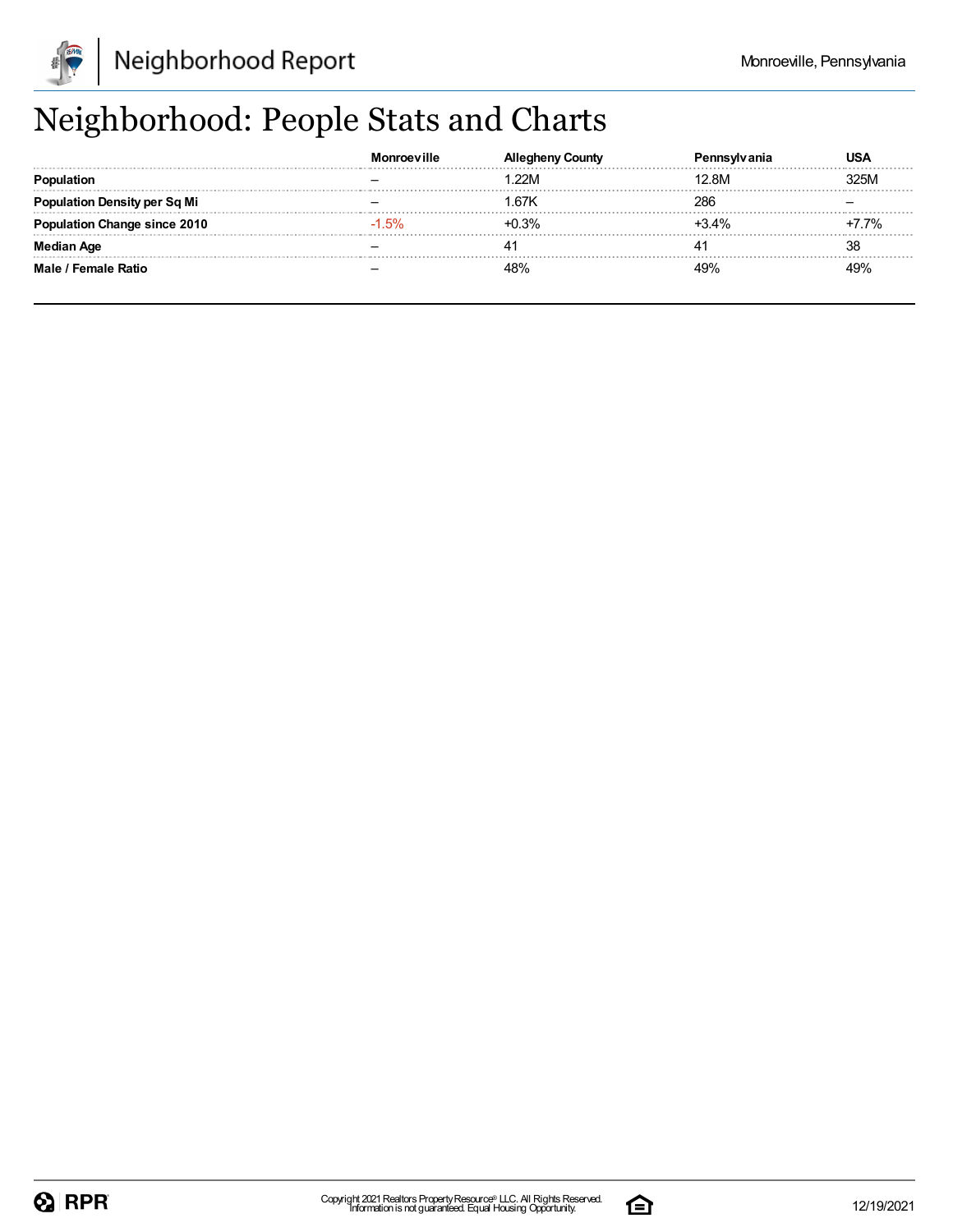



#### Presidential Voting Pattern

Thischart showshowresidentsof a county voted in the 2020 presidential election.

Votes Democrat 56.7% Votes Republican 42.1%

Data Source: USElectionAtlas.org Update Frequency: Quadrennially

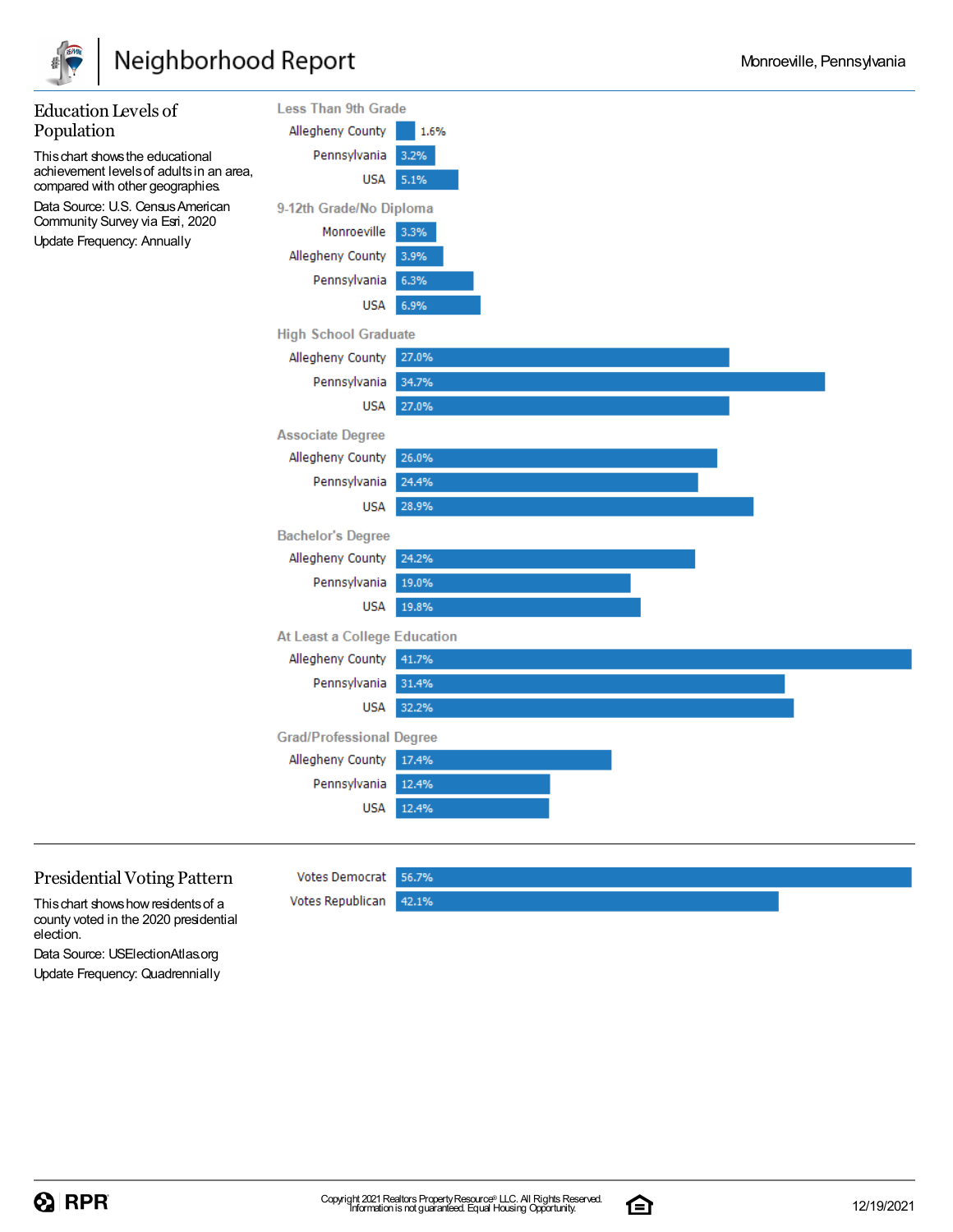

## Neighborhood: Economic Stats and Charts

|                         | Monroeville | שטעΩ     | anıa     | JSA      |
|-------------------------|-------------|----------|----------|----------|
| Income Per Capita       | \$36.114    | \$38.709 | \$34.352 | \$34.103 |
| Median Household Income | \$68.743    | \$61,043 | \$61.744 | .843     |
| l Rate<br>Jner          | 4.3%        | . 6%     | 4.9%     | 4 6%     |
| ovment Number           | 600         | 28.5K    | 305K     |          |
| . Number                |             | 594K     | 5.96M    |          |
| Labor Force Number      |             |          | R 97N    |          |

#### Median Sales Price vs. Unemployment

Thischart showsthe relationship between employment and home prices in a metro area. Employment isa good measure of the strength of the local economy. Generally speaking, the better the job market, the more likely home prices are rising.

Data Source: Moody'sAnalytics: economy.com

Update Frequency: Monthly

**Median Sales Price** Unemployment



#### Unemployment Rate

Thischart showsthe unemployment trend in the area of your search. The unemployment rate is an important driver behind the housing market.

Data Source: Bureau of Labor Statistics Update Frequency: Monthly





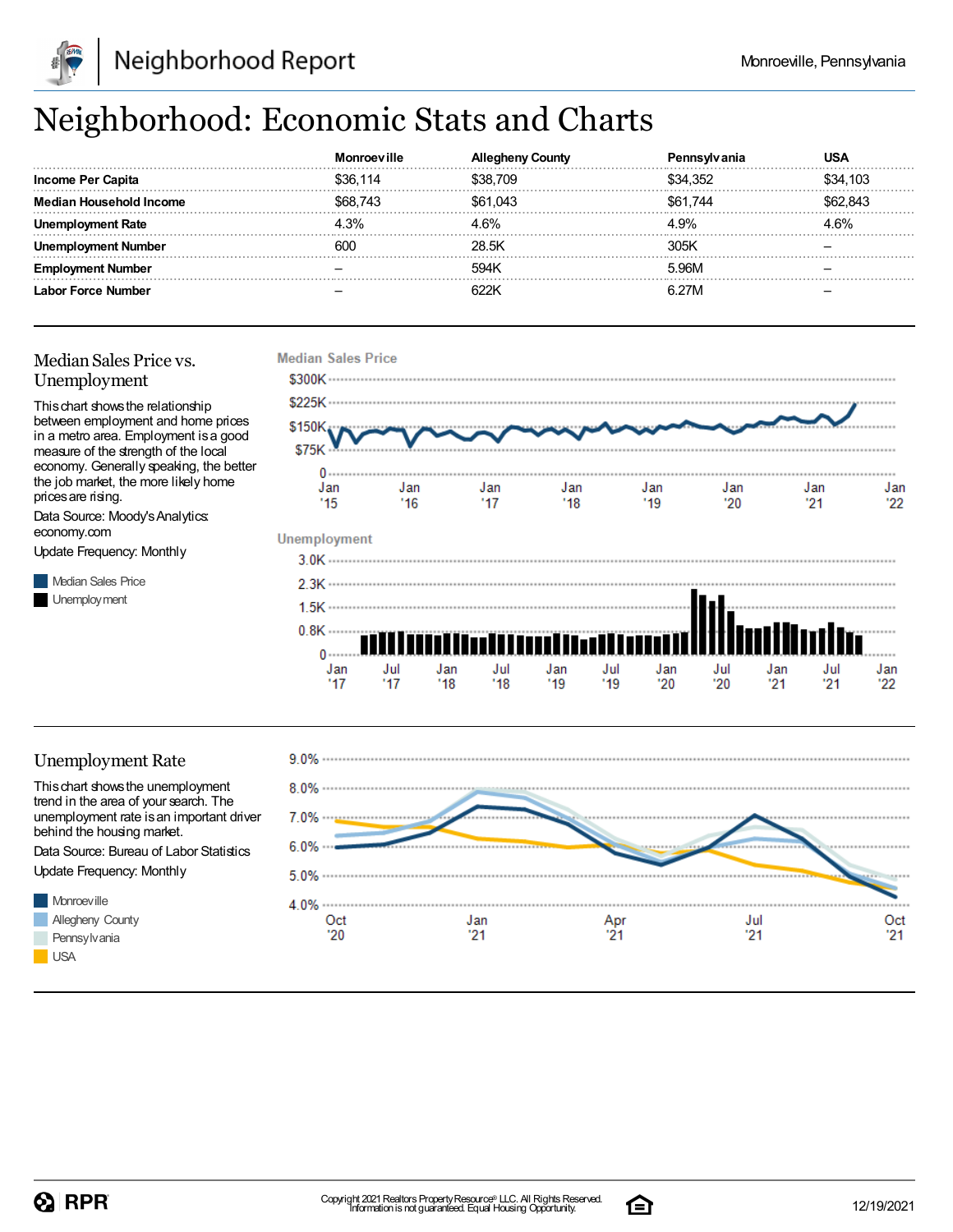

## Neighborhood Report



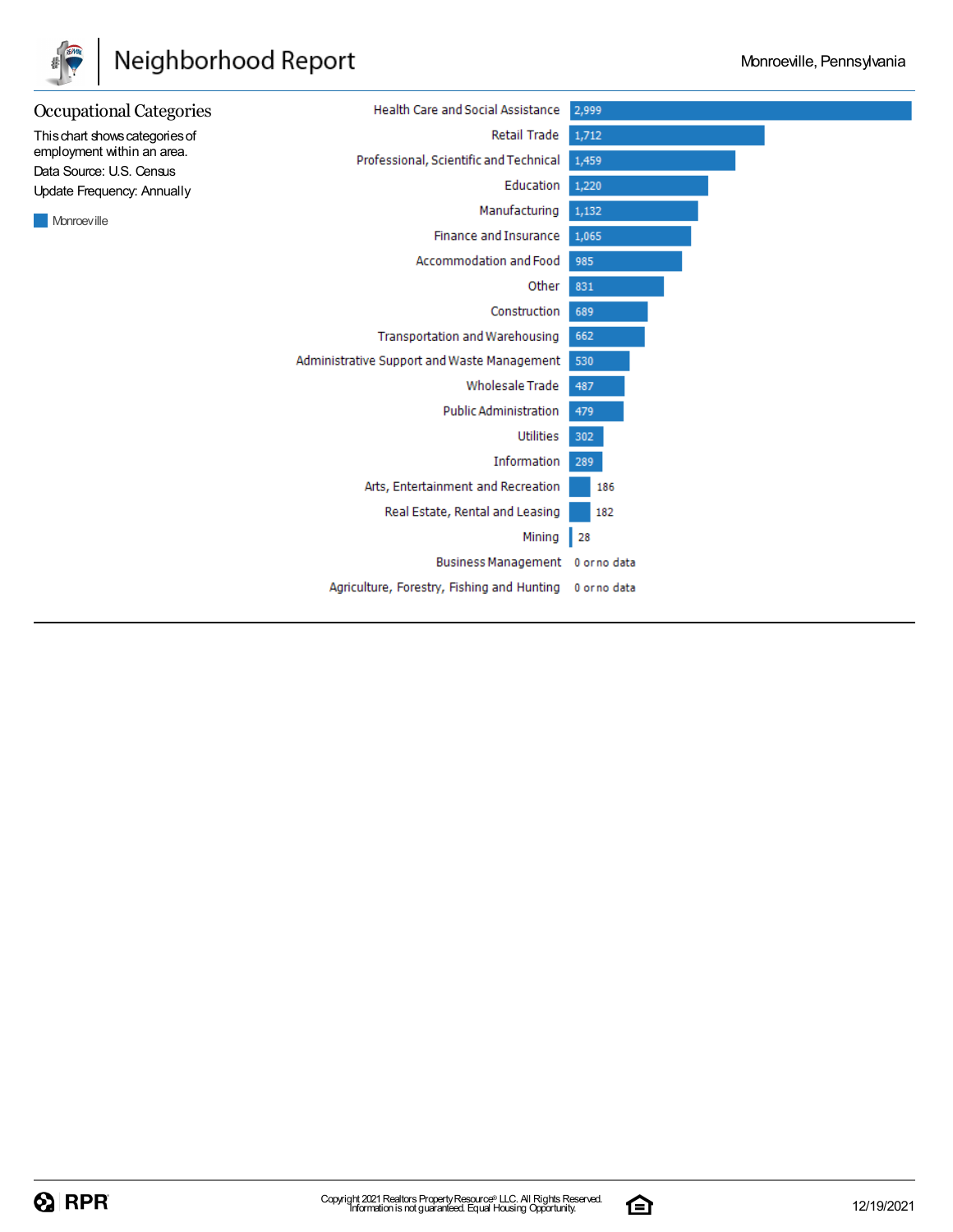

## Neighborhood: Quality of Life Stats and Charts

Quality of Life in 15146

|                                                         | <b>Monroeville</b> | Allegheny |       |  |
|---------------------------------------------------------|--------------------|-----------|-------|--|
| Elevation (in feet)                                     | 1.808              | 1.786     |       |  |
| Annual Rainfall (in inches)                             | 35.01              | 35.06     | 41.91 |  |
| <b>Annual Snowfall (in inches)</b>                      | 30.05              | 30.24     | 45.69 |  |
| Days of Full Sun (per year)                             | 67                 | 65        |       |  |
| Travel Time to Work (in minutes)                        | 29                 | 27        |       |  |
| <b>Water Quality - Health Violations</b>                |                    |           |       |  |
| <b>Water Quality - Monitoring and Report Violations</b> |                    | 1.97      |       |  |
| <b>Superfund Sites</b>                                  |                    |           | 136   |  |
| <b>Brownfield Sites</b>                                 |                    | Yes       | Yes   |  |



**Monroeville** 

| How People Get to Work                                                                                            | Drive/Carpool/Motorcycle | 11,901     |
|-------------------------------------------------------------------------------------------------------------------|--------------------------|------------|
| This chart shows the types of<br>transportation that residents of the area<br>you searched use for their commute. | Work at Home             | 961        |
|                                                                                                                   | Public Transit 781       |            |
| Data Source: U.S. Census                                                                                          | Walk 128                 |            |
| Update Frequency: Annually                                                                                        | Bicycle                  | $^{\circ}$ |
|                                                                                                                   |                          |            |
| <b>Average Monthly</b>                                                                                            | Avg. January Min. Temp   | 20         |
| Temperature                                                                                                       | Avg. January Max. Temp   | -36        |
| This chart shows average temperatures in<br>the area you searched.<br>Data Source: NOAA                           | Avg. July Min. Temp      | 65         |
|                                                                                                                   | Avg. July Max. Temp      | 85         |

Update Frequency: Annually

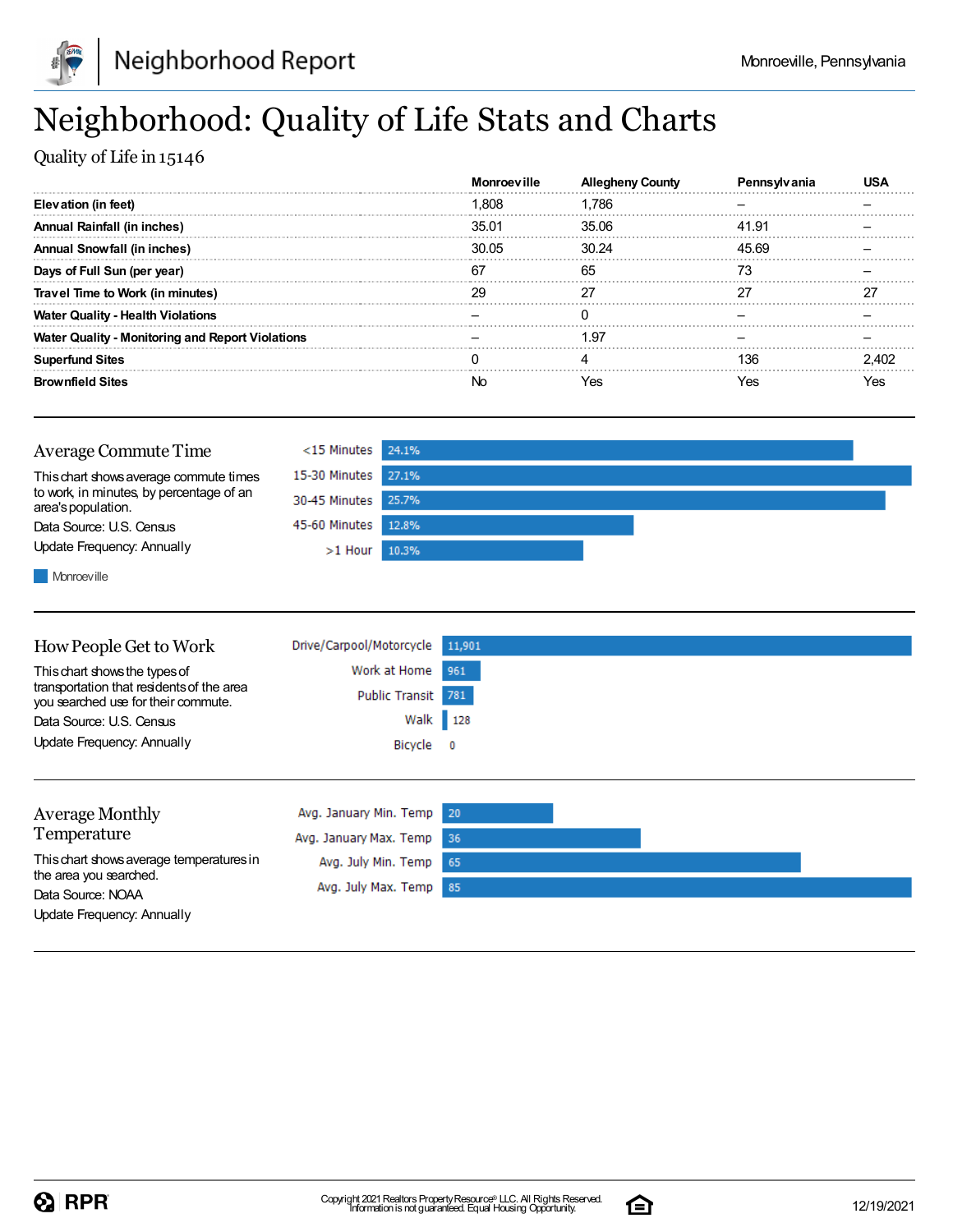